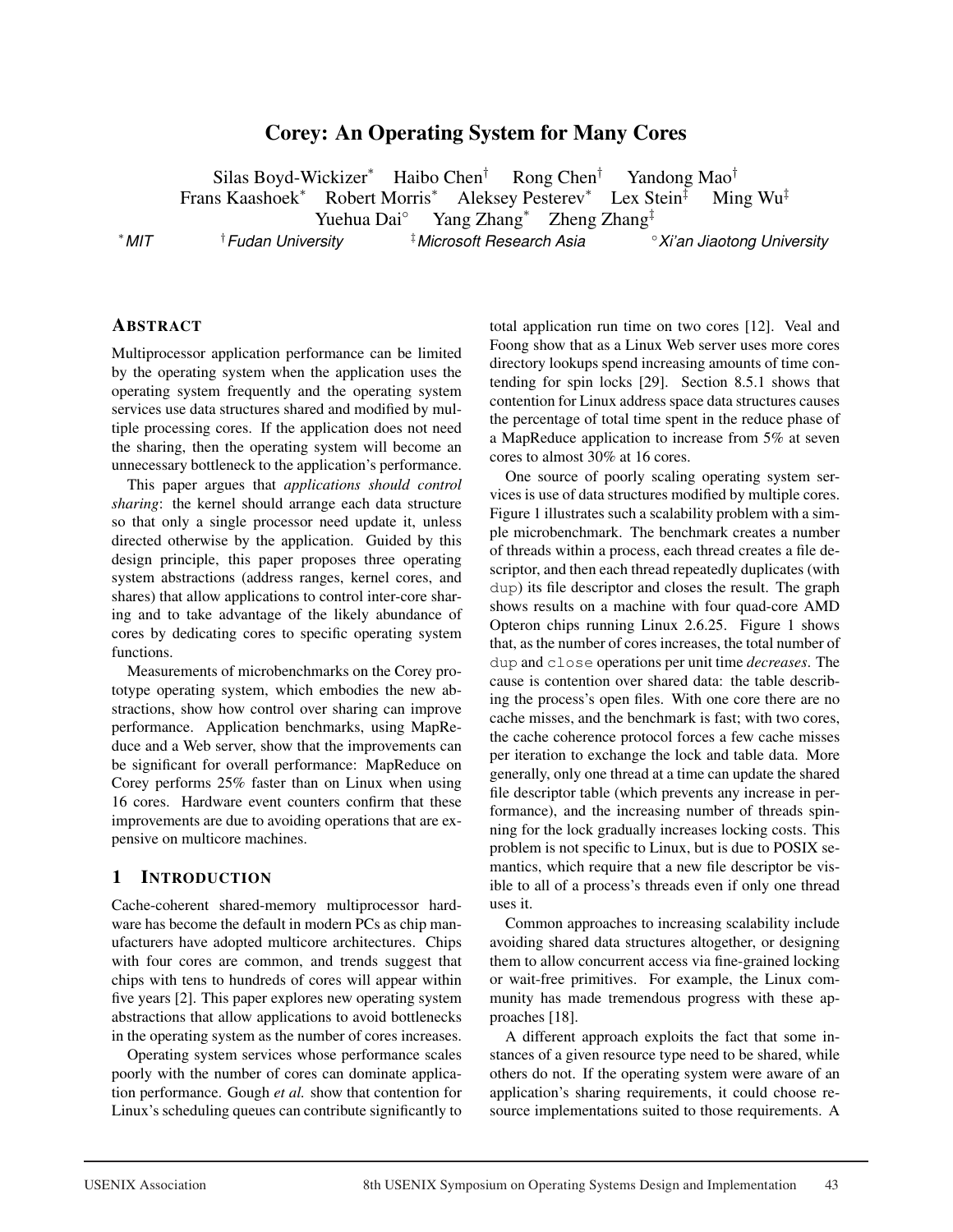

Figure 1: Throughput of the file descriptor dup and close microbenchmark on Linux.

limiting factor in this approach is that the operating system interface often does not convey the needed information about sharing requirements. In the file descriptor example above, it would be helpful if the thread could indicate whether the new descriptor is private or usable by other threads. In the former case it could be created in a per-thread table without contention.

This paper is guided by a principle that generalizes the above observation: applications should control sharing of operating system data structures. "Application" is meant in a broad sense: the entity that has enough information to make the sharing decision, whether that be an operating system service, an application-level library, or a traditional user-level application. This principle has two implications. First, the operating system should arrange each of its data structures so that by default only one core needs to use it, to avoid forcing unwanted sharing. Second, the operating system interfaces should let callers control how the operating system shares data structures between cores. The intended result is that the operating system incurs sharing costs (e.g., cache misses due to memory coherence) only when the application designer has decided that is the best plan.

This paper introduces three new abstractions for applications to control sharing within the operating system. *Address ranges* allow applications to control which parts of the address space are private per core and which are shared; manipulating private regions involves no contention or inter-core TLB invalidations, while explicit indication of shared regions allows sharing of hardware page tables and consequent minimization of soft page faults (page faults that occur when a core references pages with no mappings in the hardware page table but which are present in physical memory). *Kernel cores* allow applications to dedicate cores to run specific kernel functions, avoiding contention over the data those functions use. *Shares* are lookup tables for kernel objects that allow applications to control which object identifiers are visible to other cores. These abstractions are implementable without inter-core sharing by default, but allow sharing among cores as directed by applications.

We have implemented these abstractions in a prototype operating system called Corey. Corey is organized like an exokernel [9] to ease user-space prototyping of experimental mechanisms. The Corey kernel provides the above three abstractions. Most higher-level services are implemented as library operating systems that use the abstractions to control sharing. Corey runs on machines with AMD Opteron and Intel Xeon processors.

Several benchmarks demonstrate the benefits of the new abstractions. For example, a MapReduce application scales better with address ranges on Corey than on Linux. A benchmark that creates and closes many short TCP connections shows that Corey can saturate the network device with five cores by dedicating a kernel core to manipulating the device driver state, while 11 cores are required when not using a dedicated kernel core. A synthetic Web benchmark shows that Web applications can also benefit from dedicating cores to data.

This paper should be viewed as making a case for controlling sharing rather than demonstrating any absolute conclusions. Corey is an incomplete prototype, and thus it may not be fair to compare it to full-featured operating systems. In addition, changes in the architecture of future multicore processors may change the attractiveness of the ideas presented here.

The rest of the paper is organized as follows. Using architecture-level microbenchmarks, Section 2 measures the cost of sharing on multicore processors. Section 3 describes the three proposed abstractions to control sharing. Section 4 presents the Corey kernel and Section 5 its operating system services. Section 6 summarizes the extensions to the default system services that implement MapReduce and Web server applications efficiently. Section 7 summarizes the implementation of Corey. Section 8 presents performance results. Section 9 reflects on our results so far and outlines directions for future work. Section 10 relates Corey to previous work. Section 11 summarizes our conclusions.

### 2 MULTICORE CHALLENGES

The main goal of Corey is to allow applications to scale well with the number of cores. This section details some hardware obstacles to achieving that goal.

Future multicore chips are likely to have large total amounts of on-chip cache, but split up among the many cores. Performance may be greatly affected by how well software exploits the caches and the interconnect between cores. For example, using data in a different core's cache is likely to be faster than fetching data from memory, and using data from a nearby core's cache may be faster than using data from a core that is far away on the interconnect.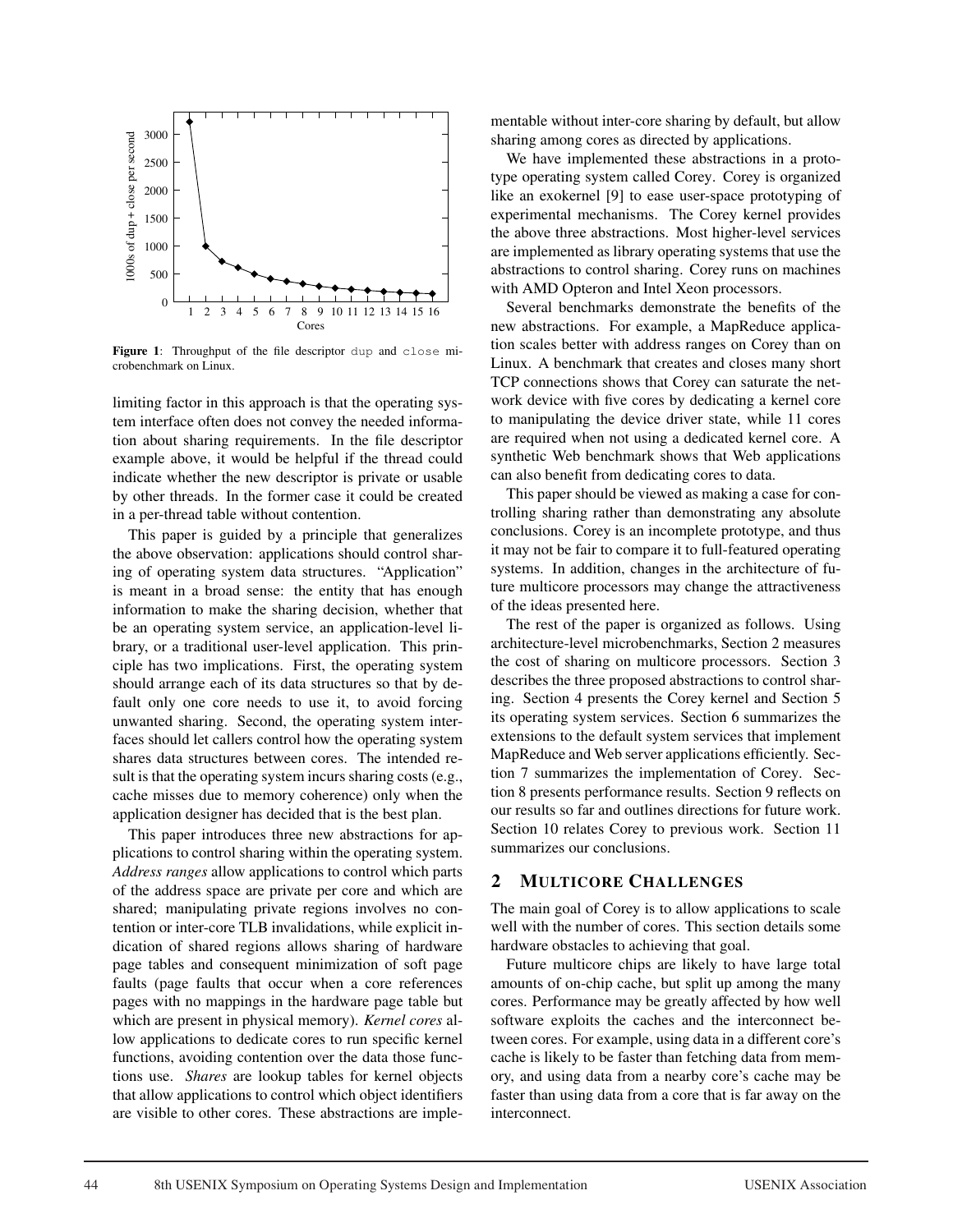

Figure 2: The AMD 16-core system topology. Memory access latency is in cycles and listed before the backslash. Memory bandwidth is in bytes per cycle and listed after the backslash. The measurements reflect the latency and bandwidth achieved by a core issuing load instructions. The measurements for accessing the L1 or L2 caches of a different core on the same chip are the same. The measurements for accessing any cache on a different chip are the same. Each cache line is 64 bytes, L1 caches are 64 Kbytes 8-way set associative, L2 caches are 512 Kbytes 16-way set associative, and L3 caches are 2 Mbytes 32-way set associative.

These properties can already be observed in current multicore machines. Figure 2 summarizes the memory system of a 16-core machine from AMD. The machine has four quad-core Opteron processors connected by a square interconnect. The interconnect carries data between cores and memory, as well as cache coherence broadcasts to locate and invalidate cache lines, and pointto-point cache coherence transfers of individual cache lines. Each core has a private L1 and L2 cache. Four cores on the same chip share an L3 cache. Cores on one chip are connected by an internal crossbar switch and can access each others' L1 and L2 caches efficiently. Memory is partitioned in four banks, each connected to one of the four chips. Each core has a clock frequency of 2.0 GHz.

Figure 2 also shows the cost of loading a cache line from a local core, a nearby core, and a distant core. We measured these numbers using many of the techniques documented by Yotov et al. [31]. The techniques avoid interference from the operating system and hardware features such as cache line prefetching.

Reading from the local L3 cache on an AMD chip is faster than reading from the cache of a different core on the same chip. Inter-chip reads are slower, particularly when they go through two interconnect hops.

Figure 3 shows the performance scalability of locking, an important primitive often dominated by cache miss costs. The graph compares Linux's kernel spin locks and



Figure 3: Time required to acquire and release a lock on a 16-core AMD machine when varying number of cores contend for the lock. The two lines show Linux kernel spin locks and MCS locks (on Corey). A spin lock with one core takes about 11 nanoseconds; an MCS lock about 26 nanoseconds.

scalable MCS locks [21] (on Corey) on the AMD machine, varying the number of cores contending for the lock. For both the kernel spin lock and the MCS lock we measured the time required to acquire and release a single lock. When only one core uses a lock, both types of lock are fast because the lock is always in the core's cache; spin locks are faster than MCS locks because the former requires three instructions to acquire and release when not contended, while the latter requires 15. The time for each successful acquire increases for the spin lock with additional cores because each new core adds a few more cache coherence broadcasts per acquire, in order for the new core to observe the effects of other cores' acquires and releases. MCS locks avoid this cost by having each core spin on a separate location.

We measured the average times required by Linux 2.6.25 to flush the TLBs of all cores after a change to a shared page table. These "TLB shootdowns" are considerably slower on 16 cores than on 2 (18742 cycles versus 5092 cycles). TLB shootdown typically dominates the cost of removing a mapping from an address space that is shared among multiple cores.

On AMD 16-core systems, the speed difference between a fast memory access and a slow memory access is a factor of 100, and that factor is likely to grow with the number of cores. Our measurements for the Intel Xeon show a similar speed difference. For performance, kernels must mainly access data in the local core's cache. A contended or falsely shared cache line decreases performance because many accesses are to remote caches. Widely-shared and contended locks also decrease performance, even if the critical sections they protect are only a few instructions. These performance effects will be more damaging as the number of cores increases, since the cost of accessing far-away caches increases with the number of cores.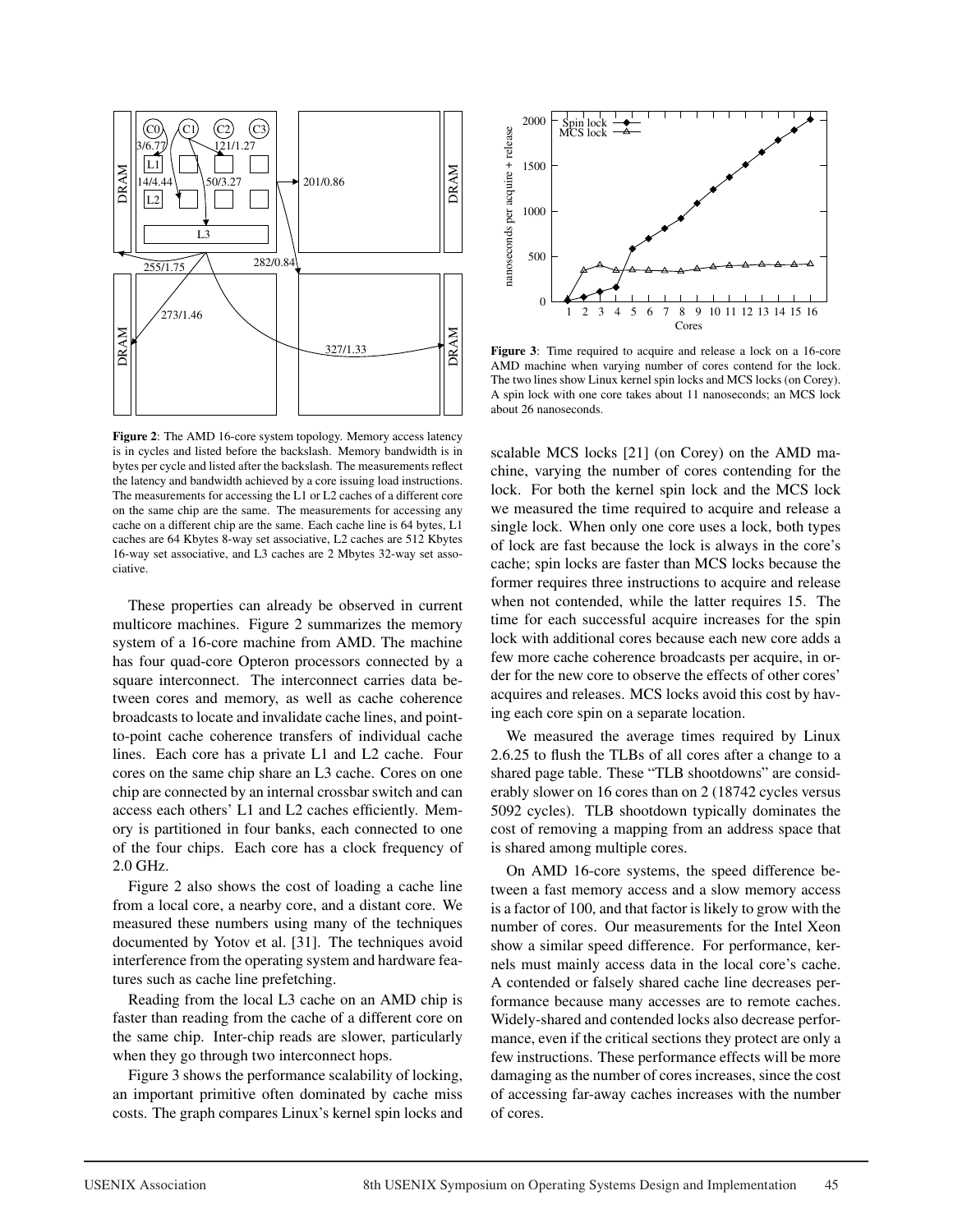

(c) Two address spaces with shared result mappings.

Figure 4: Example address space configurations for MapReduce executing on two cores. Lines represent mappings. In this example a stack is one page and results are three pages.

# 3 DESIGN

Existing operating system abstractions are often difficult to implement without sharing kernel data among cores, regardless of whether the application needs the shared semantics. The resulting unnecessary sharing and resulting contention can limit application scalability. This section gives three examples of unnecessary sharing and for each example introduces a new abstraction that allows the application to decide if and how to share. The intent is that these abstractions will help applications to scale to large numbers of cores.

## 3.1 Address ranges

Parallel applications typically use memory in a mixture of two sharing patterns: memory that is used on just one core (private), and memory that multiple cores use (shared). Most operating systems give the application a choice between two overall memory configurations: a single address space shared by all cores or a separate address space per core. The term address space here refers to the description of how virtual addresses map to memory, typically defined by kernel data structures and instantiated lazily (in response to soft page faults) in hardware-defined page tables or TLBs. If an application chooses to harness concurrency using threads, the result is typically a single address space shared by all threads. If an application obtains concurrency by forking multiple processes, the result is typically a private address space per process; the processes can then map shared segments into all address spaces. The problem is that each of these two configurations works well for only one of the sharing patterns, placing applications with a mixture of patterns in a bind.

As an example, consider a MapReduce application [8]. During the map phase, each core reads part of the application's input and produces intermediate results; map on each core writes its intermediate results to a different area of memory. Each map instance adds pages to its address space as it generates intermediate results. During the reduce phase each core reads intermediate results produced by multiple map instances to produce the output.

For MapReduce, a single address-space (see Figure 4(a)) and separate per-core address-spaces (see Figure 4(b)) incur different costs. With a single address space, the map phase causes contention as all cores add mappings to the kernel's address space data structures. On the other hand, a single address space is efficient for reduce because once any core inserts a mapping into the underlying hardware page table, all cores can use the mapping without soft page faults. With separate address spaces, the map phase sees no contention while adding mappings to the per-core address spaces. However, the reduce phase will incur a soft page fault per core per page of accessed intermediate results. Neither memory configuration works well for the entire application.

We propose address ranges to give applications high performance for both private and shared memory (see Figure 4(c)). An address range is a kernel-provided abstraction that corresponds to a range of virtual-tophysical mappings. An application can allocate address ranges, insert mappings into them, and place an address range at a desired spot in the address space. If multiple cores' address spaces incorporate the same address range, then they will share the corresponding pieces of hardware page tables, and see mappings inserted by each others' soft page faults. A core can update the mappings in a non-shared address range without contention. Even when shared, the address range is the unit of locking; if only one core manipulates the mappings in a shared address range, there will be no contention. Finally, deletion of mappings from a non-shared address range does not require TLB shootdowns.

Address ranges allow applications to selectively share parts of address spaces, instead of being forced to make an all-or-nothing decision. For example, the MapReduce runtime can set up address spaces as shown in 4(c). Each core has a private root address range that maps all private memory segments used for stacks and temporary objects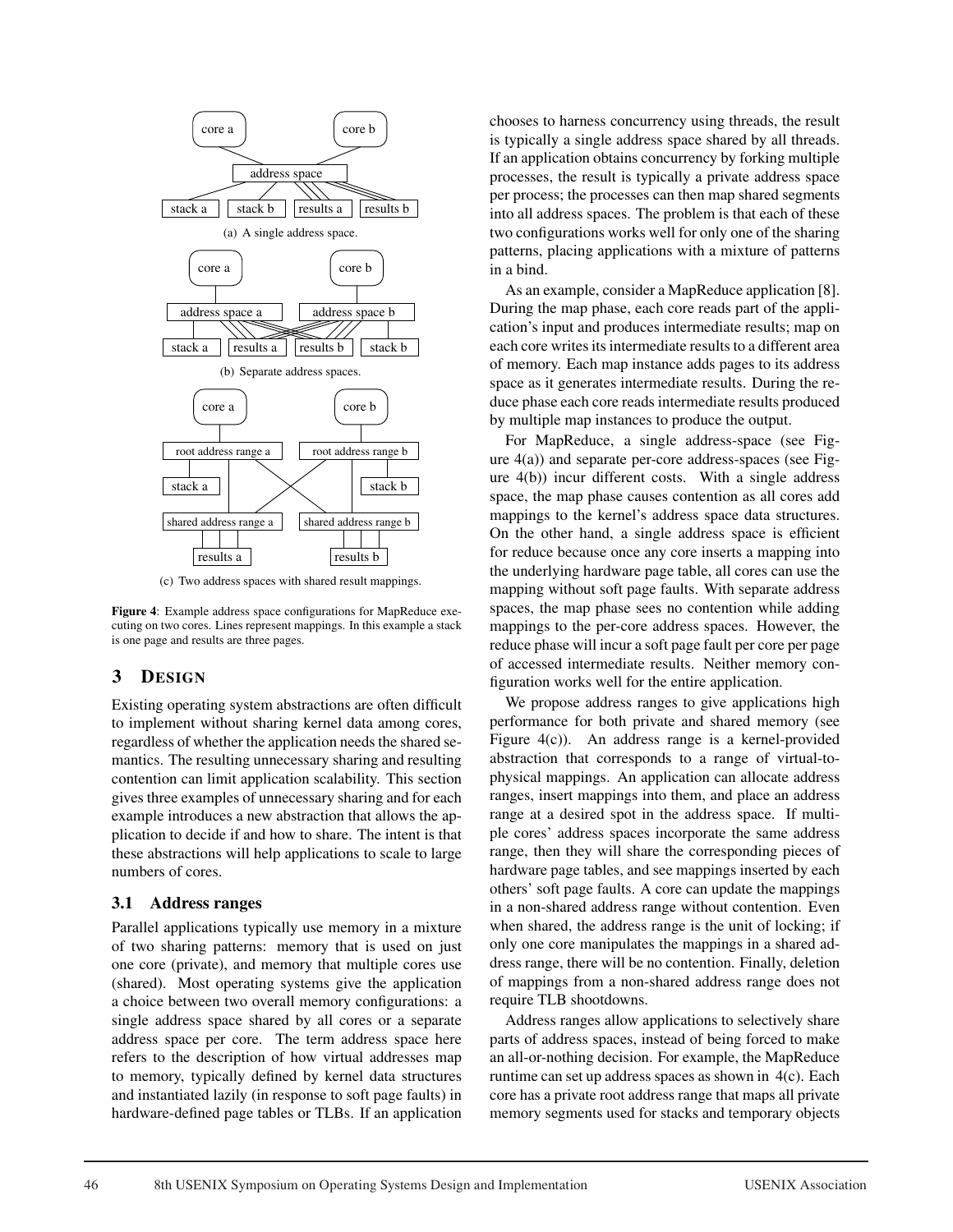and several shared address ranges mapped by all other cores. A core can manipulate mappings in its private address ranges without contention or TLB shootdowns. If each core uses a different shared address range to store the intermediate output of its map phase (as shown Figure 4(c)), the map phases do not contend when adding mappings. During the reduce phase there are no soft page faults when accessing shared segments, since all cores share the corresponding parts of the hardware page tables.

## 3.2 Kernel cores

In most operating systems, when application code on a core invokes a system call, the same core executes the kernel code for the call. If the system call uses shared kernel data structures, it acquires locks and fetches relevant cache lines from the last core to use the data. The cache line fetches and lock acquisitions are costly if many cores use the same shared kernel data. If the shared data is large, it may end up replicated in many caches, potentially reducing total effective cache space and increasing DRAM references.

We propose a kernel core abstraction that allows applications to dedicate cores to kernel functions and data. A kernel core can manage hardware devices and execute system calls sent from other cores. For example, a Web service application may dedicate a core to interacting with the network device instead of having all cores manipulate and contend for driver and device data structures (e.g., transmit and receive DMA descriptors). Multiple application cores then communicate with the kernel core via shared-memory IPC; the application cores exchange packet buffers with the kernel core, and the kernel core manipulates the network hardware to transmit and receive the packets.

This plan reduces the number of cores available to the Web application, but it may improve overall performance by reducing contention for driver data structures and associated locks. Whether a net performance improvement would result is something that the operating system cannot easily predict. Corey provides the kernel core abstraction so that applications can make the decision.

# 3.3 Shares

Many kernel operations involve looking up identifiers in tables to yield a pointer to the relevant kernel data structure; file descriptors and process IDs are examples of such identifiers. Use of these tables can be costly when multiple cores contend for locks on the tables and on the table entries themselves.

For each kind of lookup, the operating system interface designer or implementer typically decides the scope of sharing of the corresponding identifiers and tables. For example, Unix file descriptors are shared among the threads of a process. Process identifiers, on the other hand, typically have global significance. Common implementations use per-process and global lookup tables, respectively. If a particular identifier used by an application needs only limited scope, but the operating system implementation uses a more global lookup scheme, the result may be needless contention over the lookup data structures.

We propose a share abstraction that allows applications to dynamically create lookup tables and determine how these tables are shared. Each of an application's cores starts with one share (its root share), which is private to that core. If two cores want to share a share, they create a share and add the share's ID to their private root share (or to a share reachable from their root share). A root share doesn't use a lock because it is private, but a shared share does. An application can decide for each new kernel object (including a new share) which share will hold the identifier.

Inside the kernel, a share maps application-visible identifiers to kernel data pointers. The shares reachable from a core's root share define which identifiers the core can use. Contention may arise when two cores manipulate the same share, but applications can avoid such contention by placing identifiers with limited sharing scope in shares that are only reachable on a subset of the cores.

For example, shares could be used to implement filedescriptor-like references to kernel objects. If only one thread uses a descriptor, it can place the descriptor in its core's private root share. If the descriptor is shared between two threads, these two threads can create a share that holds the descriptor. If the descriptor is shared among all threads of a process, the file descriptor can be put in a per-process share. The advantage of shares is that the application can limit sharing of lookup tables and avoid unnecessary contention if a kernel object is not shared. The downside is that an application must often keep track of the share in which it has placed each identifier.

# 4 COREY KERNEL

Corey provides a kernel interface organized around five types of low-level objects: shares, segments, address ranges, pcores, and devices. Library operating systems provide higher-level system services that are implemented on top of these five types. Applications implement domain specific optimizations using the low-level interface; for example, using pcores and devices they can implement kernel cores. Figure 5 provides an overview of the Corey low-level interface. The following sections describe the design of the five types of Corey kernel objects and how they allow applications to control sharing. Section 5 describes Corey's higher-level system services.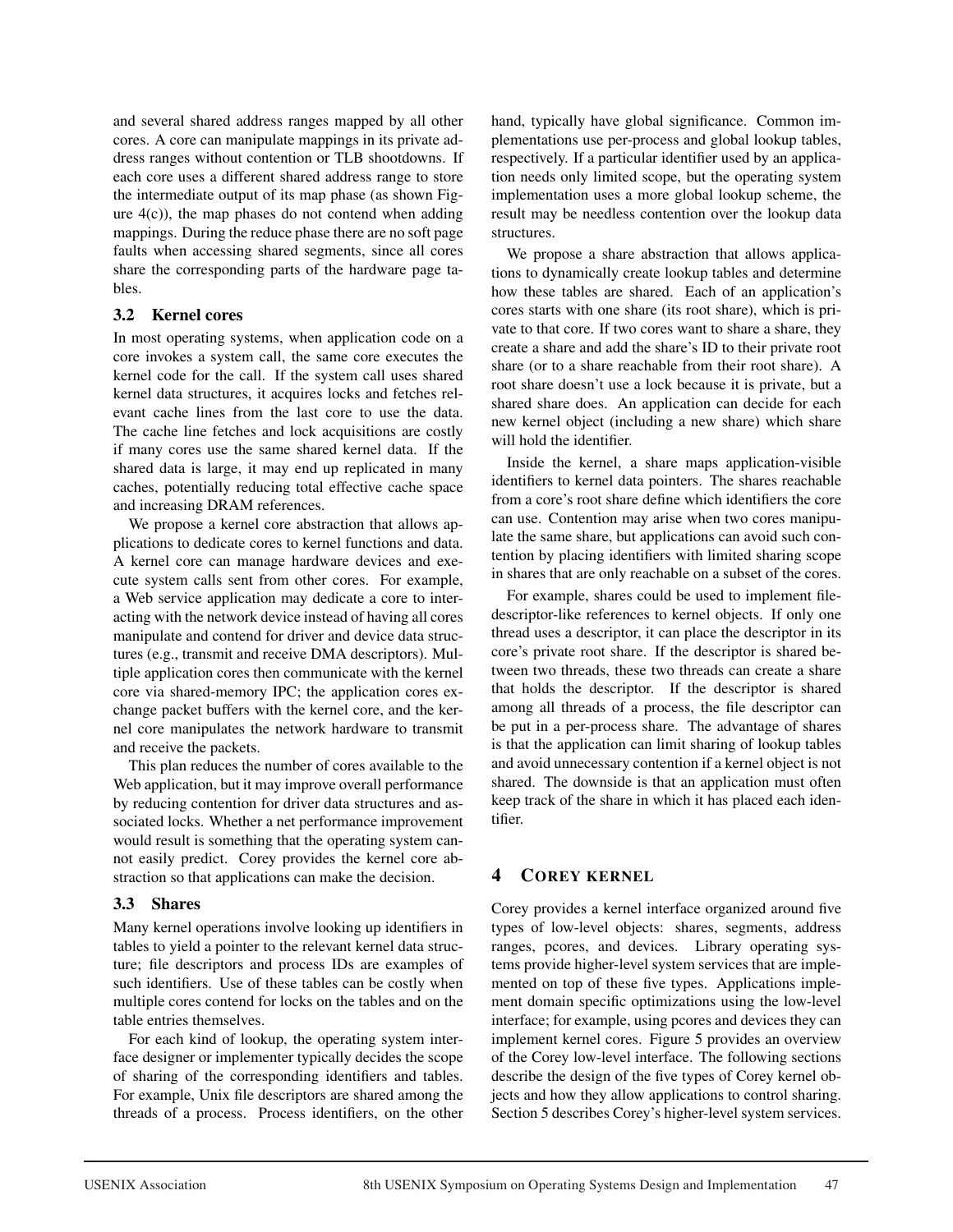| <b>System call</b>                           | <b>Description</b>                                              |
|----------------------------------------------|-----------------------------------------------------------------|
| name obj_get_name(obj)                       | return the name of an object                                    |
| shareid share_alloc(shareid, name, memid)    | allocate a share object                                         |
| void share_addobj(shareid, obj)              | add a reference to a shared object to the specified share       |
| void share_delobj(obj)                       | remove an object from a share, decrementing its reference count |
| void self_drop(shareid)                      | drop current core's reference to a share                        |
| segid segment_alloc(shareid, name, memid)    | allocate physical memory and return a segment object for it     |
| segid segment_copy(shareid, seg, name, mode) | copy a segment, optionally with copy-on-write or -read          |
| nbytes segment_get_nbytes(seg)               | get the size of a segment                                       |
| void segment_set_nbytes(seg, nbytes)         | set the size of a segment                                       |
| arid ar_alloc(shareid, name, memid)          | allocate an address range object                                |
| void ar_set_seg(ar, voff, segid, soff, len)  | map addresses at voff in ar to a segment's physical pages       |
| void ar_set_ar(ar, voff, ar1, aoff, len)     | map addresses at voff in ar to address range ar1                |
| ar_mappings ar_get(ar)                       | return the address mappings for a given address range           |
| pcoreid pcore_alloc(shareid, name, memid)    | allocate a physical core object                                 |
| pcore pcore_current(void)                    | return a reference to the object for current pcore              |
| void pcore_run(pcore, context)               | run the specified user context                                  |
| void pcore_add_device(pcore, dev)            | specify device list to a kernel core                            |
| void pcore_set_interval(pcore, hz)           | set the time slice period                                       |
| void pcore_halt(pcore)                       | halt the pcore                                                  |
| devid device_alloc(shareid, hwid, memid)     | allocate the specified device and return a device object        |
| dev_list device_list(void)                   | return the list of devices                                      |
| dev_stat device_stat(dev)                    | return information about the device                             |
| void device_conf(dev, dev_conf)              | configure a device                                              |
| void device_buf(dev, seg, offset, buf_type)  | feed a segment to the device object                             |
| locality_matrix locality_get(void)           | get hardware locality information                               |

Figure 5: Corey system calls. shareid, segid, arid, pcoreid, and devid represent 64-bit object IDs. share, seg, ar, pcore, obj, and dev represent (share ID, object ID) pairs. hwid represents a unique ID for hardware devices and memid represents a unique ID for per-core free page lists.

## 4.1 Object metadata

The kernel maintains metadata describing each object. To reduce the cost of allocating memory for object metadata, each core keeps a local free page list. If the architecture is NUMA, a core's free page list holds pages from its local memory node. The system call interface allows the caller to indicate which core's free list a new object's memory should be taken from. Kernels on all cores can address all object metadata since each kernel maps all of physical memory into its address space.

The Corey kernel generally locks an object's metadata before each use. If the application has arranged things so that the object is only used on one core, the lock and use of the metadata will be fast (see Figure 3), assuming they have not been evicted from the core's cache. Corey uses spin lock and read-write lock implementations borrowed from Linux, its own MCS lock implementation, and a scalable read-write lock implementation inspired by the MCS lock to synchronize access to object metadata.

# 4.2 Object naming

An application allocates a Corey object by calling the corresponding alloc system call, which returns a unique 64-bit object ID. In order for a kernel to use an object, it must know the object ID (usually from a system call argument), and it must map the ID to the address of the object's metadata. Corey uses shares for this purpose. Applications specify which shares are available on which cores by passing a core's share set to  $\tt pcore.run$ (see below).

When allocating an object, an application selects a share to hold the object ID. The application uses  $\langle$ share ID, object ID $\rangle$  pairs to specify objects to system calls. Applications can add a reference to an object in a share with share addobj and remove an object from a share with share\_delobj. The kernel counts references to each object, freeing the object's memory when the count is zero. By convention, applications maintain a per-core private share and one or more shared shares.

# 4.3 Memory management

The kernel represents physical memory using the *segment* abstraction. Applications use segment alloc to allocate segments and segment\_copy to copy a segment or mark the segment as copy-on-reference or copyon-write. By default, only the core that allocated the segment can reference it; an application can arrange to share a segment between cores by adding it to a share, as described above.

An application uses address ranges to define its address space. Each running core has an associated root address range object containing a table of address mappings. By convention, most applications allocate a root address range for each core to hold core private map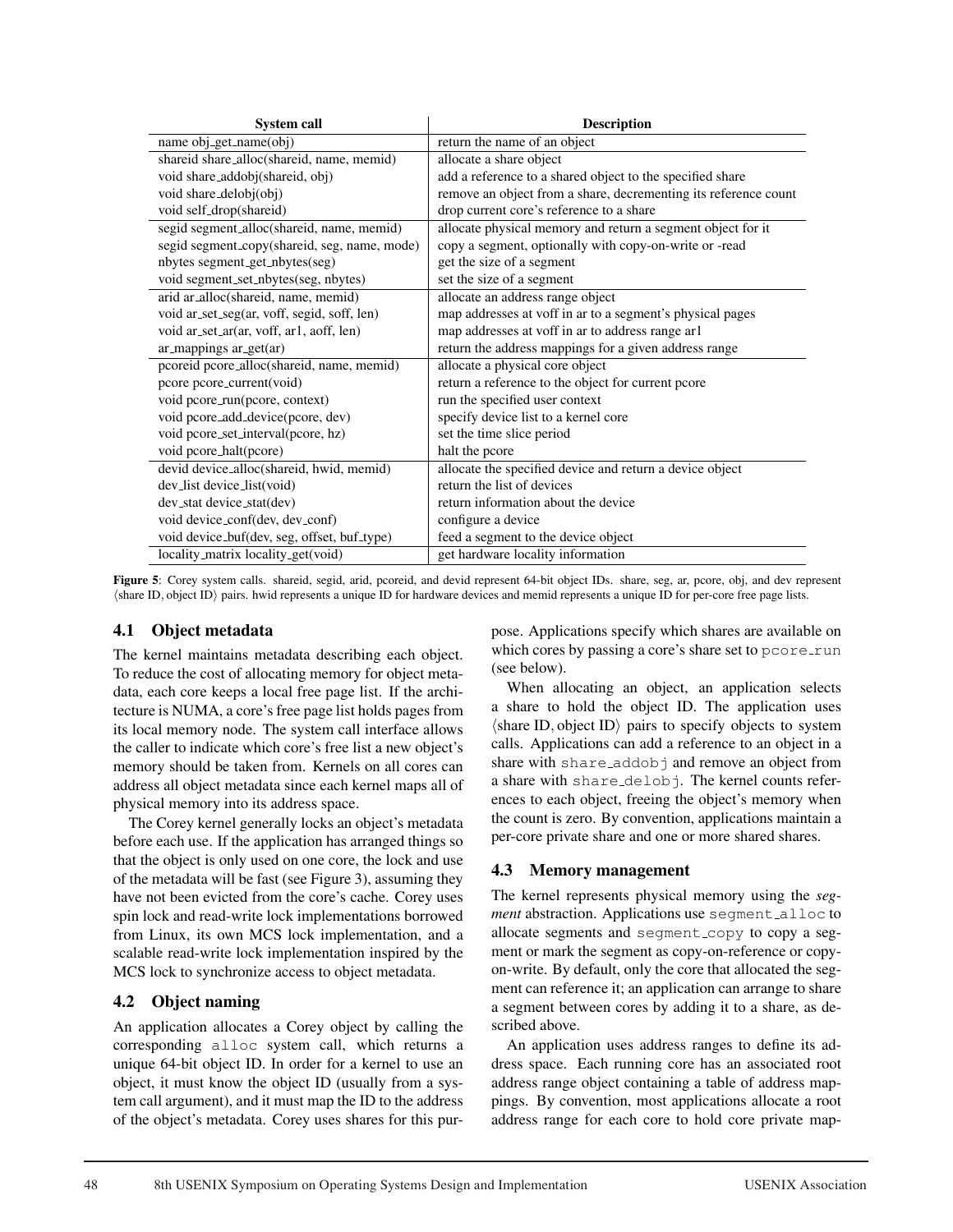pings, such as thread stacks, and use one or more address ranges that are shared by all cores to hold shared segment mappings, such as dynamically allocated buffers. An application uses  $ar\_set\_seq$  to cause an address range to map addresses to the physical memory in a segment, and ar set ar to set up a tree of address range mappings.

# 4.4 Execution

Corey represents physical cores with *pcore* objects. Once allocated, an application can start execution on a physical core by invoking pcore\_run and specifying a pcore object, instruction and stack pointer, a set of shares, and an address range. A pcore executes until pcore halt is called. This interface allows Corey to space-multiplex applications over cores, dedicating a set of cores to a given application for a long period of time, and letting each application manage its own cores.

An application configures a kernel core by allocating a pcore object, specifying a list of devices with pcore\_add\_device, and invoking pcore\_run with the kernel core option set in the context argument. A kernel core continuously polls the specified devices by invoking a device specific function. A kernel core polls both real devices and special "syscall" pseudo-devices.

A *syscall device* allows an application to invoke system calls on a kernel core. The application communicates with the *syscall device* via a ring buffer in a shared memory segment.

# 5 SYSTEM SERVICES

This section describes three system services exported by Corey: execution forking, network access, and a buffer cache. These services together with a C standard library that includes support for file descriptors, dynamic memory allocation, threading, and other common Unix-like features create a scalable and convenient application environment that is used by the applications discussed in Section 6.

# 5.1 **cfork**

cfork is similar to Unix fork and is the main abstraction used by applications to extend execution to a new core. cfork takes a physical core ID, allocates a new pcore object and runs it. By default, cfork shares little state between the parent and child pcore. The caller marks most segments from its root address range as copy-on-write and maps them into the root address range of the new pcore. Callers can instruct cfork to share specified segments and address ranges with the new processor. Applications implement fine-grained sharing using shared segment mappings and more coarse-grained sharing using shared address range mappings. cfork callers can share kernel objects with the new pcore by passing a set of shares for the new pcore.

# 5.2 Network

Applications can choose to run several network stacks (possibly one for each core) or a single shared network stack. Corey uses the lwIP [19] networking library. Applications specify a network device for each lwIP stack. If multiple network stacks share a single physical device, Corey virtualizes the network card. Network stacks on different cores that share a physical network device also share the device driver data, such as the transmit descriptor table and receive descriptor table.

All configurations we have experimented with run a separate network stack for each core that requires network access. This design provides good scalability but requires multiple IP addresses per server and must balance requests using an external mechanism. A potential solution is to extend the Corey virtual network driver to use ARP negotiation to balance traffic between virtual network devices and network stacks (similar to the Linux Ethernet bonding driver).

# 5.3 Buffer cache

An inter-core shared buffer cache is important to system performance and often necessary for correctness when multiple cores access shared files. Since cores share the buffer cache they might contend on the data structures used to organize cached disk blocks. Furthermore, under write-heavy workloads it is possible that cores will contend for the cached disk blocks.

The Corey buffer cache resembles a traditional Unix buffer cache; however, we found three techniques that substantially improve multicore performance. The first is a lock-free tree that allows multiple cores to locate cached blocks without contention. The second is a write scheme that tries to minimize contention on shared data using per-core block allocators and by copying application data into blocks likely to be held in local hardware caches. The third uses a scalable read-write lock to ensure blocks are not freed or reused during reads.

# 6 APPLICATIONS

It is unclear how big multicore systems will be used, but parallel computation and network servers are likely application areas. To evaluate Corey in these areas, we implemented a MapReduce system and a Web server with synthetic dynamic content. Both applications are dataparallel but have sharing requirements and thus are not trivially parallelized. This section describes how the two applications use the Corey interface to achieve high performance.

# 6.1 MapReduce applications

MapReduce is a framework for data-parallel execution of simple programmer-supplied functions. The programmer need not be an expert in parallel programming to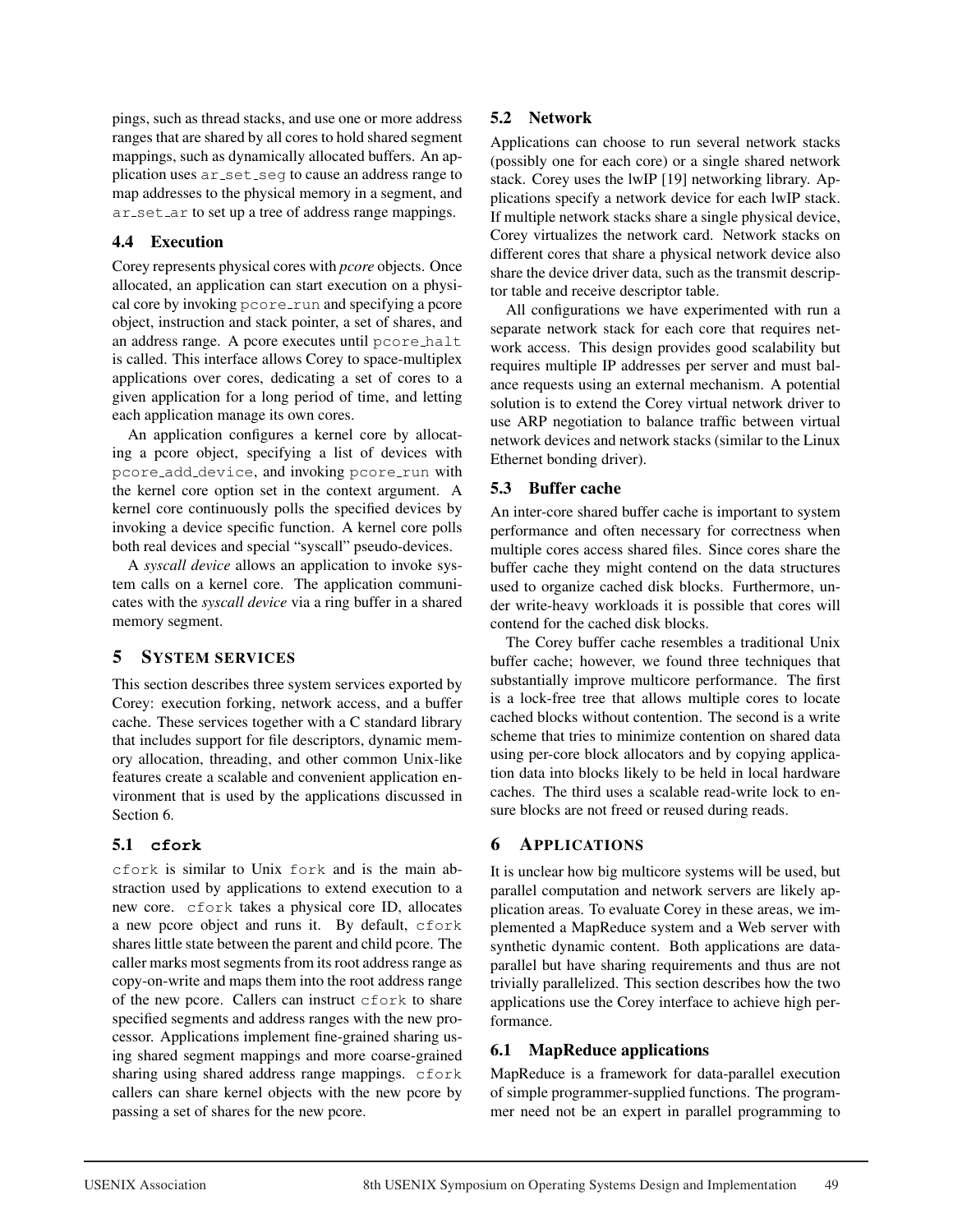

Figure 6: A Corey Web server configuration with two kernel cores, two webd cores and three application cores. Rectangles represent segments, rounded rectangles represents pcores, and circles represent devices.

achieve good parallel performance. Data-parallel applications fit well with the architecture of multicore machines, because each core has its own private cache and can efficiently process data in that cache. If the runtime does a good job of putting data in caches close to the cores that manipulate that data, performance should increase with the number of cores. The difficult part is the global communication between the map and reduce phases.

We started with the Phoenix MapReduce implementation [22], which is optimized for shared-memory multiprocessors. We reimplemented Phoenix to simplify its implementation, to use better algorithms for manipulating the intermediate data, and to optimize its performance. We call this reimplementation Metis.

Metis on Corey exploits address ranges as described in Section 3. Metis uses a separate address space on each core, with private mappings for most data (e.g. local variables and the input to map), so that each core can update its own page tables without contention. Metis uses address ranges to share the output of the map on each core with the reduce phase on other cores. This arrangement avoids contention as each map instance adds pages to hold its intermediate output, and ensures that the reduce phase incurs no soft page faults while processing intermediate data from the map phase.

## 6.2 Web server applications

The main processing in a Web server includes low-level network device handling, TCP processing, HTTP protocol parsing and formatting, application processing (for dynamically generated content), and access to application data. Much of this processing involves operating system services. Different parts of the processing require different parallelization strategies. For example, HTTP parsing is easy to parallelize by connection, while application processing is often best parallelized by partitioning application data across cores to avoid multiple cores contending for the same data. Even for read-only application data, such partitioning may help maximize the amount of distinct data cached by avoiding duplicating the same data in many cores' local caches.

The Corey Web server is built from three components: Web daemons (webd), kernel cores, and applications (see Figure 6). The components communicate via shared-memory IPC. Webd is responsible for processing HTTP requests. Every core running a webd frontend uses a private TCP/IP stack. Webd can manipulate the network device directly or use a kernel core to do so. If using a kernel core, the TCP/IP stack of each core passes packets to transmit and buffers to receive incoming packets to the kernel core using a syscall device. Webd parses HTTP requests and hands them off to a core running application code. The application core performs the required computation and returns the results to webd. Webd packages the results in an HTTP response and transmits it, possibly using a kernel core. Applications may run on dedicated cores (as shown in Figure 6) or run on the same core as a webd front-end.

All kernel objects necessary for a webd core to complete a request, such as packet buffer segments, network devices, and shared segments used for IPC are referenced by a private per-webd core share. Furthermore, most kernel objects, with the exception of the IPC segments, are used by only one core. With this design, once IPC segments have been mapped into the webd and application address ranges, cores process requests without contending over any global kernel data or locks, except as needed by the application.

The application running with webd can run in two modes: *random* mode and *locality* mode. In random mode, webd forwards each request to a randomly chosen application core. In locality mode, webd forwards each request to a core chosen from a hash of the name of the data that will be needed in the request. Locality mode increases the probability that the application core will have the needed data in its cache, and decreases redundant caching of the same data.

#### 7 IMPLEMENTATION

Corey runs on AMD Opteron and the Intel Xeon processors. Our implementation is simplified by using a 64-bit virtual address space, but nothing in the Corey design relies on a large virtual address space. The implementation of address ranges is geared towards architectures with hardware page tables. Address ranges could be ported to TLB-only architectures, such as MIPS, but would provide less performance benefit, because every core must fill its own TLB.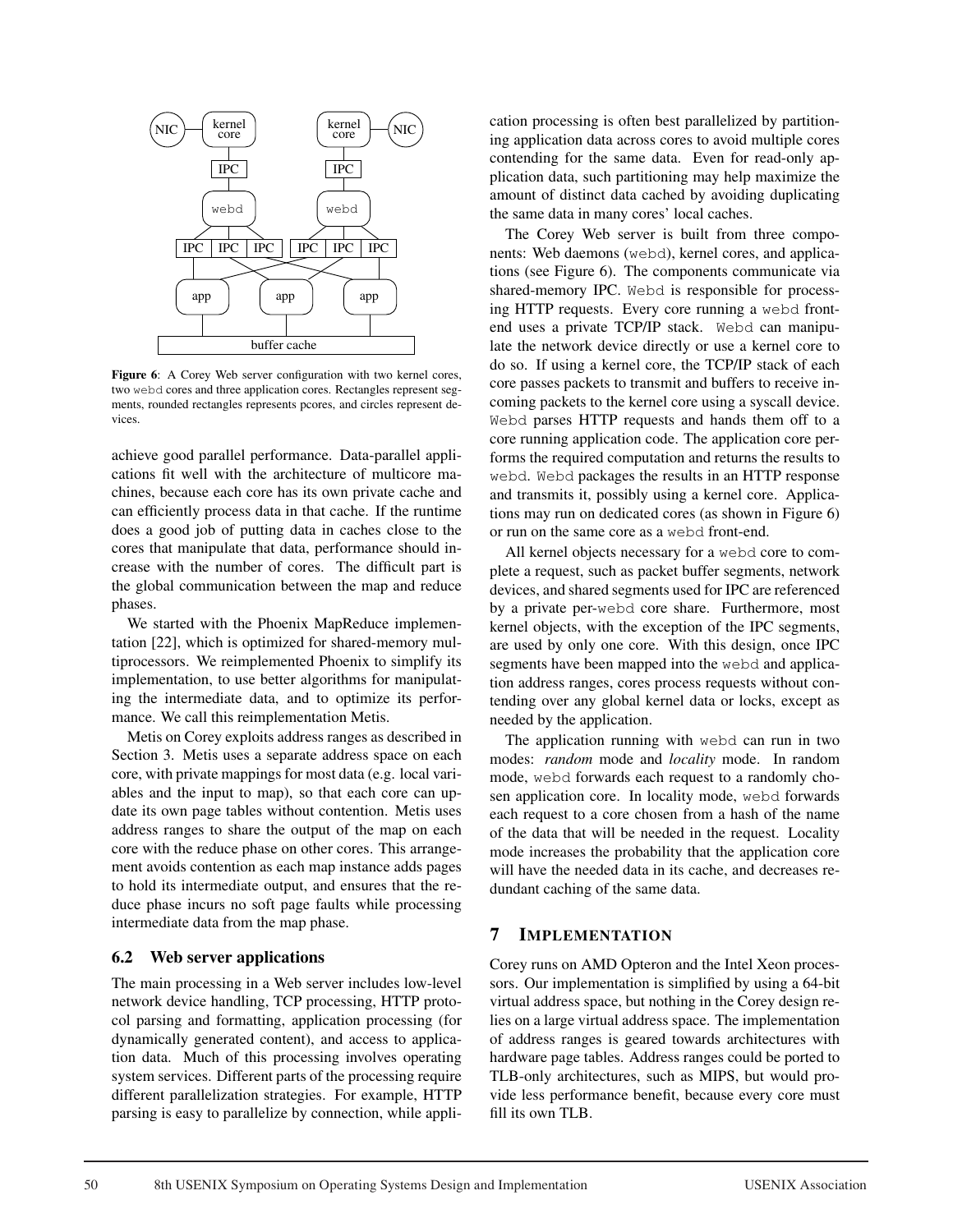The Corey implementation is divided into two parts: the low-level code that implements Corey objects (described in Section 4) and the high-level Unix-like environment (described in Section 5). The low-level code (the kernel) executes in the supervisor protection domain. The high-level Unix-like services are a library that applications link with and execute in application protection domains.

The low-level kernel implementation, which includes architecture specific functions and device drivers, is 11,000 lines of C and 150 lines of assembly. The Unixlike environment, 11,000 lines of C/C++, provides the buffer cache, cfork, and TCP/IP stack interface as well as the Corey-specific glue for the uClibc [28] C standard library, lwIP, and the Streamflow [24] dynamic memory allocator. We fixed several bugs in Streamflow and added support for  $x86-64$  processors.

## 8 EVALUATION

This section demonstrates the performance improvements that can be obtained by allowing applications to control sharing. We make these points using several microbenchmarks evaluating address ranges, kernel cores, and shares independently, as well as with the two applications described in Section 6.

## 8.1 Experimental setup

We ran all experiments on an AMD 16-core system (see Figure 2 in Section 2) with 64 Gbytes of memory. We counted the number of cache misses and computed the average latency of cache misses using the AMD hardware event counters. All Linux experiments use Debian Linux with kernel version 2.6.25 and pin one thread to each core. The kernel is patched with perfctr 2.6.35 to allow application access to hardware event counters. For Linux MapReduce experiments we used our version of Streamflow because it provided better performance than other allocators we tried, such as TCMalloc [11] and glibc 2.7 malloc. All network experiments were performed on a gigabit switched network, using the server's Intel Pro/1000 Ethernet device.

We also have run many of the experiments with Corey and Linux on a 16-core Intel machine and with Windows on 16-core AMD and Intel machines, and we draw conclusions similar to the ones reported in this section.

## 8.2 Address ranges

To evaluate the benefits of address ranges in Corey, we need to investigate two costs in multicore applications where some memory is private and some is shared. First, the contention costs of manipulating mappings for private memory. Second, the soft page-fault costs for memory that is used on multiple cores. We expect Corey to have low costs for both situations. We expect other systems (represented by Linux in these experiments) to have



Figure 7: Address ranges microbenchmark results.

low cost for only one type of sharing, but not both, depending on whether the application uses a single address space shared by all cores or a separate address space per core.

The memclone [3] benchmark explores the costs of private memory. Memclone has each core allocate a 100 Mbyte array and modify each page of its array. The memory is demand-zero-fill: the kernel initially allocates no memory, and allocates pages only in response to page faults. The kernel allocates the memory from the DRAM system connected to the core's chip. The benchmark measures the average time to modify each page. Memclone allocates cores from chips in a roundrobin fashion. For example, when using five cores, memclone allocates two cores from one chip and one core from each of the other three chips.

Figure 7(a) presents the results for three situations: Linux with a single address space shared by per-core threads, Linux with a separate address space (process) per core but with the 100 Mbyte arrays mmaped into each process, and Corey with separate address spaces but with the arrays mapped via shared address ranges.

Memclone scales well on Corey and on Linux with separate address spaces, but poorly on Linux with a single address space. On a page fault both Corey and Linux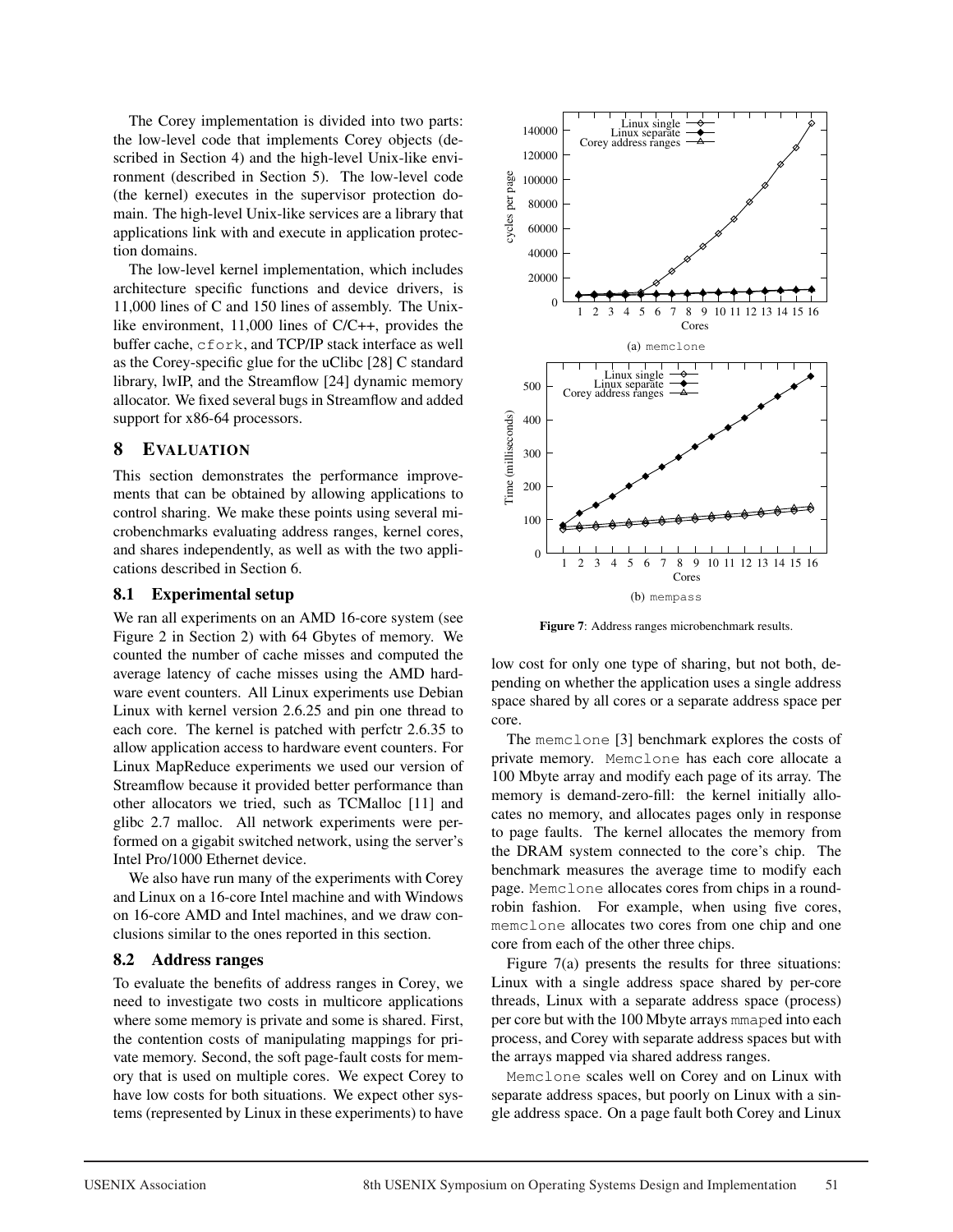verify that the faulting address is valid, allocate and clear a 4 Kbyte physical page, and insert the physical page into the hardware page table. Clearing a 4 Kbyte page incurs 64 L3 cache misses and copies 4 Kbytes from DRAM to the local L1 cache and writes 4 Kbytes from the L3 back to DRAM; however, the AMD cache line prefetcher allows a core to clear a page in 3350 cycles (or at a rate of 1.2 bytes per cycle).

Corey and Linux with separate address spaces each incur only 64 cache misses per page fault, regardless of the number of cores. However, the cycles per page gradually increases because the per-chip memory controller can only clear 1.7 bytes per cycle and is saturated when memclone uses more than two cores on a chip.

For Linux with a single address space cores contend over shared address space data structures. With six cores the cache-coherency messages generated from locking and manipulating the shared address space begin to congest the interconnect, which increases the cycles required for processing a page fault. Processing a page fault takes 14 times longer with 16 cores than with one.

We use a benchmark called mempass to evaluate the costs of memory that is used on multiple cores. Mempass allocates a single 100 Mbyte shared buffer on one of the cores, touches each page of the buffer, and then passes it to another core, which repeats the process until every core touches every page. Mempass measures the total time for every core to touch every page.

Figure 7(b) presents the results for the same configurations used in memclone. This time Linux with a single address space performs well, while Linux with separate address spaces performs poorly. Corey performs well here too. Separate address spaces are costly with this workload because each core separately takes a soft page fault for the shared page.

To summarize, a Corey application can use address ranges to get good performance for both shared and private memory. In contrast, a Linux application can get good performance for only one of these types of memory.

#### 8.3 Kernel cores

This section explores an example in which use of the Corey kernel core abstraction improves scalability. The benchmark application is a simple TCP service, which accepts incoming connections, writing 128 bytes to each connection before closing it. Up to 15 separate client machines (as many as there are active server cores) generate the connection requests.

We compare two server configurations. One of them (called "Dedicated") uses a kernel core to handle all network device processing: placing packet buffer pointers in device DMA descriptors, polling for received packets and transmit completions, triggering device transmis-



Figure 8: TCP microbenchmark results.

sions, and manipulating corresponding driver data structures. The second configuration, called "Polling", uses a kernel core only to poll for received packet notifications and transmit completions. In both cases, each other core runs a private TCP/IP stack and an instance of the TCP service. For Dedicated, each service core uses sharedmemory IPC to send and receive packet buffers with the kernel core. For Polling, each service core transmits packets and registers receive packet buffers by directly manipulating the device DMA descriptors (with locking), and is notified of received packets via IPC from the Polling kernel core. The purpose of the comparison is to show the effect on performance of moving all device processing to the Dedicated kernel core, thereby eliminating contention over device driver data structures. Both configurations poll for received packets, since otherwise interrupt costs would dominate performance.

Figure 8(a) presents the results of the TCP benchmark. The network device appears to be capable of handling only about 900,000 packets per second in total, which limits the throughput to about 110,000 connections per second in all configurations (each connection involves 4 input and 4 output packets). The dedicated configuration reaches 110,000 with only five cores, while Polling re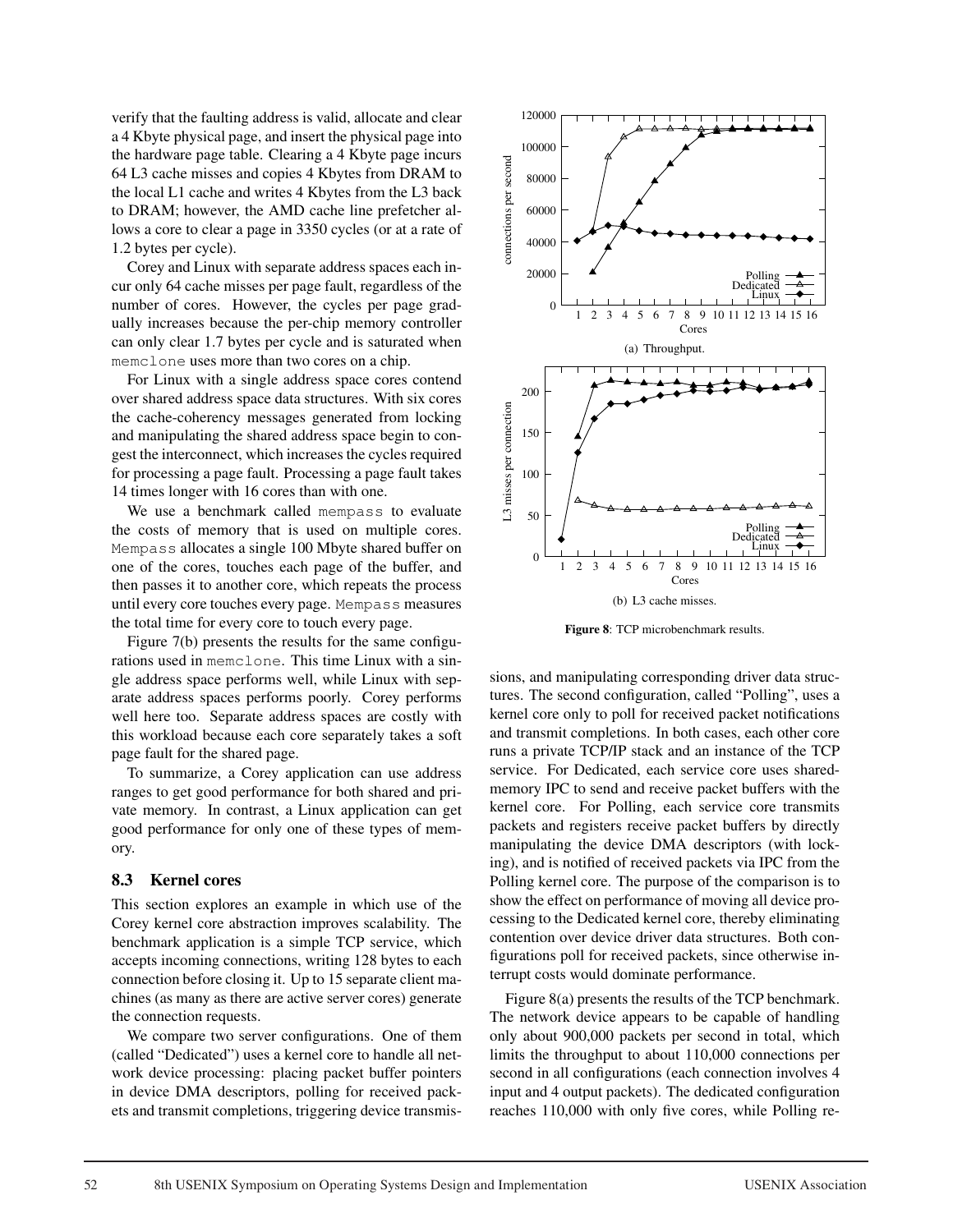quires 11 cores. That is, each core is able to handle more connections per second in the Dedicated configuration than in Polling.

Most of this difference in performance is due to the Dedicated configuration incurring fewer L3 misses. Figure 8(b) shows the number of L3 misses per connection. Dedicated incurs about 50 L3 misses per connection, or slightly more than six per packet. These include misses to manipulate the IPC data structures (shared with the core that sent or received the packet) and the device DMA descriptors (shared with the device) and the misses for a core to read a received packet. Polling incurs about 25 L3 misses per packet; the difference is due to misses on driver data structures (such as indexes into the DMA descriptor rings) and the locks that protect them. To process a packet the device driver must acquire and release an MCS lock twice: once to place the packet on DMA ring buffer and once to remove it. Since each L3 miss takes about 100 nanoseconds to service, misses account for slightly less than half the total cost for the Polling configuration to process a connection (with two cores). This analysis is consistent with Dedicated processing about twice as many connections with two cores, since Dedicated has many fewer misses. This approximate relationship holds up to the 110,000 connection per second limit.

The Linux results are presented for reference. In Linux every core shares the same network stack and a core polls the network device when the packet rate is high. All cores place output packets on a software transmit queue. Packets may be removed from the software queue by any core, but usually the polling core transfers the packets from the software queue to the hardware transmit buffer on the network device. On packet reception, the polling core removes the packet from the ring buffer and performs the processing necessary to place the packet on the queue of a TCP socket where it can be read by the application. With two cores, most cycles on both cores are used by the kernel; however, as the number of cores increases the polling core quickly becomes a bottleneck and other cores have many idle cycles.

The TCP microbenchmark results demonstrate that a Corey application can use kernel cores to improve scalability by dedicating cores to handling kernel functions and data.

## 8.4 Shares

We demonstrate the benefits of shares on Corey by comparing the results of two microbenchmarks. In the first microbenchmark each core calls share\_addobj to add a per-core segment to a global share and then removes the segment from the share with share-delobj. The benchmark measures the throughput of add and remove operations. As the number of cores increases, cores



Figure 9: Share microbenchmark results.

contend on the scalable read-write lock protecting the hashtable used to implement the share. The second microbenchmark is similar to the first, except each core adds a per-core segment to a local share so that the cores do not contend.

Figure 9 presents the results. The global share scales relatively well for the first three cores, but at four cores performance begins to slowly decline. Cores contend on the global share, which increases the amount of cache coherence traffic and makes manipulating the global share more expensive. The local shares scale perfectly. At 16 cores adding to and removing from the global share costs 10 L3 cache misses, while no L3 cache misses result from the pair of operations in a local share.

We measured the L3 misses for the Linux file descriptor microbenchmark described in Section 1. On one core a duplicate and close incurs no L3 cache misses; however, L3 misses increase with the number of cores and at 16 cores a dup and close costs 51 L3 cache misses.

A Corey application can use shares to avoid bottlenecks that might be caused by contention on kernel data structures when creating and manipulating kernel objects. A Linux application, on the other hand, must use sharing policies specified by kernel implementers, which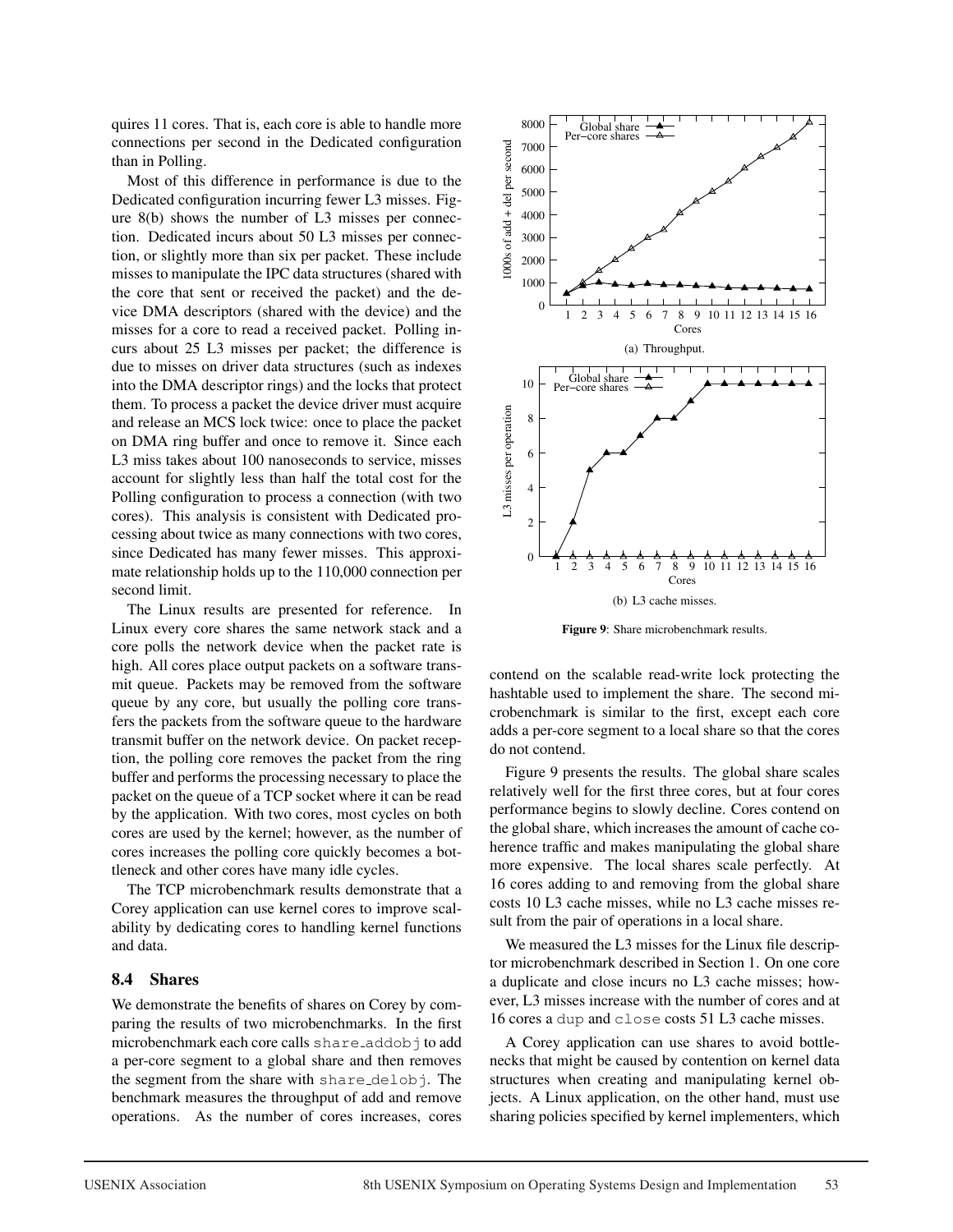

Figure 10: MapReduce wri results.

might force inter-core sharing and unnecessarily limit scalability.

### 8.5 Applications

To demonstrate that address ranges, kernel cores, and shares have an impact on application performance we presents benchmark results from the Corey port of Metis and from webd.

#### *8.5.1 MapReduce*

We compare Metis on Corey and on Linux, using the wri MapReduce application to build a reverse index of the words in a 1 Gbyte file. Metis allocates 2 Gbytes to hold intermediate values and like memclone, Metis allocates cores from chips in a round-robin fashion.

On Linux, cores share a single address space. On Corey each core maps the memory segments holding intermediate results using per-core shared address ranges. During the map phase each core writes  $\langle$  word, index $\rangle$ key-value pairs to its per-core intermediate results memory. For pairs with the same word, the indices are grouped as an array. More than 80% of the map phase is spent in strcmp, leaving little scope for improvement from address ranges. During the reduce phase each core copies all the indices for each word it is responsible



Figure 11: A webd configuration with two front-end cores and two filesum cores. Rectangles represent segments, rounded rectangles represents pcores, and the circle represents a network device.

for from the intermediate result memories of all cores to a freshly allocated buffer. The reduce phase spends most of its time copying memory and handling soft page faults. As the number of cores increases, Linux cores contend while manipulating address space data while Corey's address ranges keep contention costs low.

Figure 10(a) presents the absolute performance of  $wri$ on Corey and Linux and Figure 10(b) shows Corey's improvement relative to Linux. For less than eight cores Linux is 1% faster than Corey because Linux's soft page fault handler is about 10% faster than Corey's when there is no contention. With eight cores on Linux, address space contention costs during reduce cause execution time for reduce to increase from 0.47 to 0.58 seconds, while Corey's reduce time decreases from 0.46 to 0.42 seconds. The time to complete the reduce phase continues to increase on Linux and decrease on Corey as more cores are used. At 16 cores the reduce phase takes 1.9 seconds on Linux and only 0.35 seconds on Corey.

#### *8.5.2 Webd*

As described in Section 6.2, applications might be able to increase performance by dedicating application data to cores. We explore this possibility using a webd application called filesum. Filesum expects a file name as argument, and returns the sum of the bytes in that file. Filesum can be configured in two modes. "Random" mode sums the file on a random core and "Locality" mode assigns each file to a particular core and sums a requested file on its assigned core. Figure 11 presents a four core configuration.

We measured the throughput of webd with filesum in Random mode and in Locality mode. We configured webd front-end servers on eight cores and filesum on eight cores. This experiment did not use a kernel core or device polling. A single core handles network interrupts, and all cores running webd directly manipulate the network device. Clients only request files from a set of eight, so each filesum core is assigned one file, which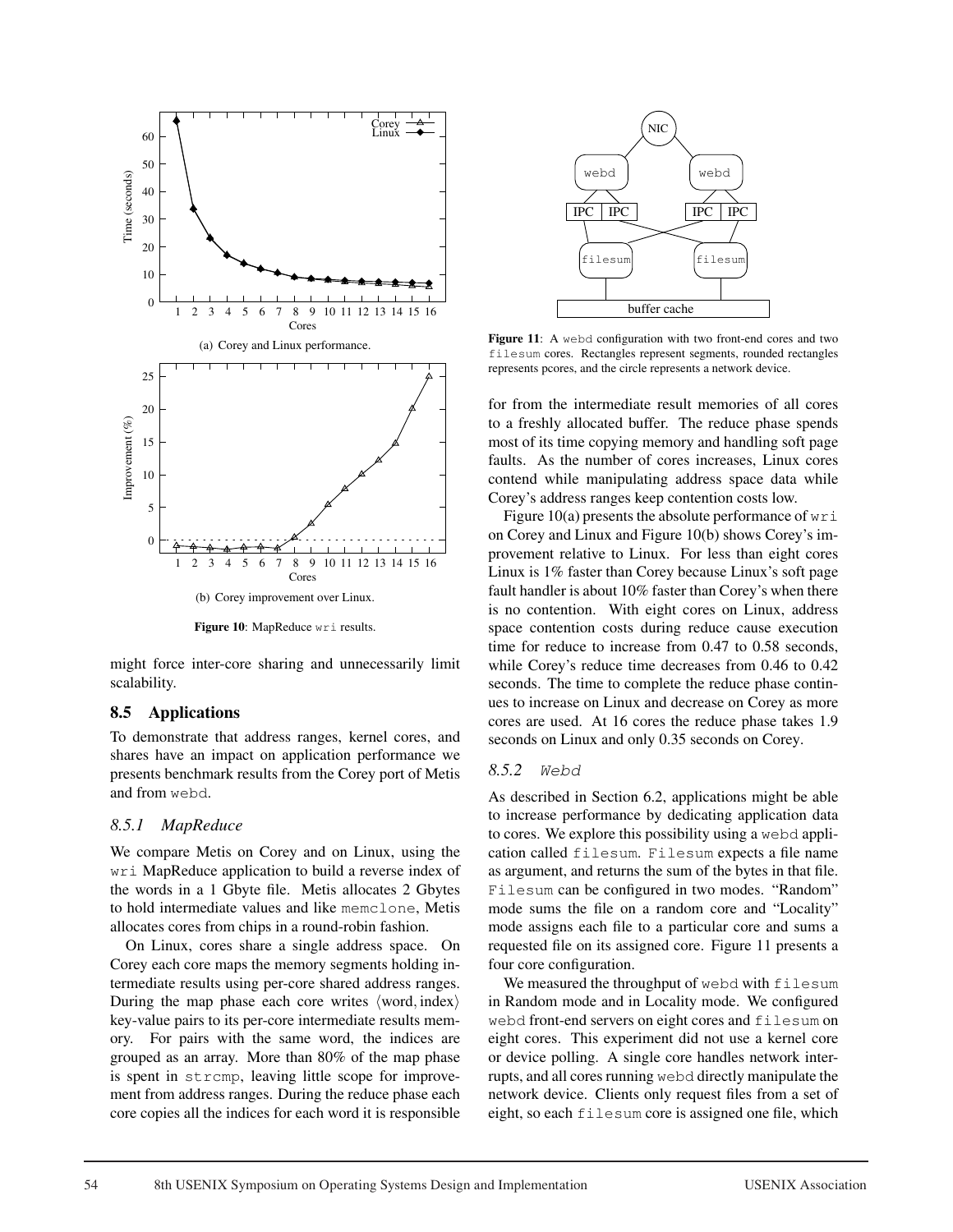

Figure 12: Throughput of Random mode and Locality mode.

it maps into memory. The HTTP front-end cores and filesum cores exchange file requests and responses using a shared memory segment.

Figure 12 presents the results of Random mode and Locality mode. For file sizes of 256 Kbytes and smaller the performance of Locality and Random mode are both limited by the performance of the webd front-ends' network stacks. In Locality mode, each filesum core can store its assigned 512 Kbyte or 1024 Kbyte file in chip caches. For 512 Kbyte files Locality mode achieves 3.1 times greater throughput than Random and for 1024 Kbyte files locality mode achieves 7.5 times greater throughput. Larger files cannot be fit in chip caches and the performance of both Locality mode and Random mode is limited by DRAM performance.

## 9 DISCUSSION AND FUTURE WORK

The results above should be viewed as a case for the principle that applications should control sharing rather than a conclusive "proof". Corey lacks many features of commodity operating systems, such as Linux, which influences experimental results both positively and negatively.

Many of the ideas in Corey could be applied to existing operating systems such as Linux. The Linux kernel could use a variant of address ranges internally, and perhaps allow application control via mmap flags. Applications could use kernel-core-like mechanisms to reduce system call invocation costs, to avoid concurrent access to kernel data, or to manage an application's sharing of its own data using techniques like computation migration [6, 14]. Finally, it may be possible for Linux to provide sharelike control over the sharing of file descriptors, entries in buffer and directory lookup caches, and network stacks.

## 10 RELATED WORK

Corey is influenced by Disco [5] (and its relatives [13, 30]), which runs as a virtual machine monitor on a NUMA machine. Like Disco, Corey aims to avoid kernel bottlenecks with a small kernel that minimizes shared data. However, Corey has a kernel interface like an exokernel [9] rather than a virtual machine monitor.

Corey's focus on supporting library operating systems resembles Disco's SPLASHOS, a runtime tailored for running the Splash benchmark [26]. Corey's library operating systems require more operating system features, which has led to the Corey kernel providing a number of novel ideas to allow libraries to control sharing (address ranges, kernel cores, and shares).

K42 [3] and Tornado [10], like Corey, are designed so that independent applications do not contend over resources managed by the kernel. The K42 and Tornado kernels provide clustered objects that allow different implementations based on sharing patterns. The Corey kernel takes a different approach; applications customize sharing policies as needed instead of selecting from a set of policies provided by kernel implementers. In addition, Corey provides new abstractions not present in K42 and Tornado.

Much work has been done on making widely-used operating systems run well on multiprocessors [4]. The Linux community has made many changes to improve scalability (e.g., Read-Copy-Update (RCU) [20] locks, local runqueues [1], libnuma [16], improved loadbalancing support [17]). These techniques are complementary to the new techniques that Corey introduces and have been a source of inspiration. For example, Corey uses tricks inspired by RCU to implement efficient functions for retrieving and removing objects from a share.

As mentioned in the Introduction, Gough *et al.* [12] and Veal and Foong [29] have identified Linux scaling challenges in the kernel implementations of scheduling and directory lookup, respectively.

Saha *et al.* have proposed the Multi-Core Run Time (McRT) for desktop workloads [23] and have explored dedicating some cores to McRT and the application and others to the operating system. Corey also uses spatial multiplexing, but provides a new kernel that runs on all cores and that allows applications to dedicate kernel functions to cores through kernel cores.

An Intel white paper reports use of spatial multiplexing of packet processing in a network analyzer [15], with performance considerations similar to webd running in Locality or Random modes.

Effective use of multicore processors has many aspects and potential solution approaches; Corey explores only a few. For example, applications could be assisted in coping with heterogeneous hardware [25]; threads could be automatically assigned to cores in a way that minimizes cache misses [27]; or applications could schedule work in order to minimize the number of times a given datum needs to be loaded from DRAM [7].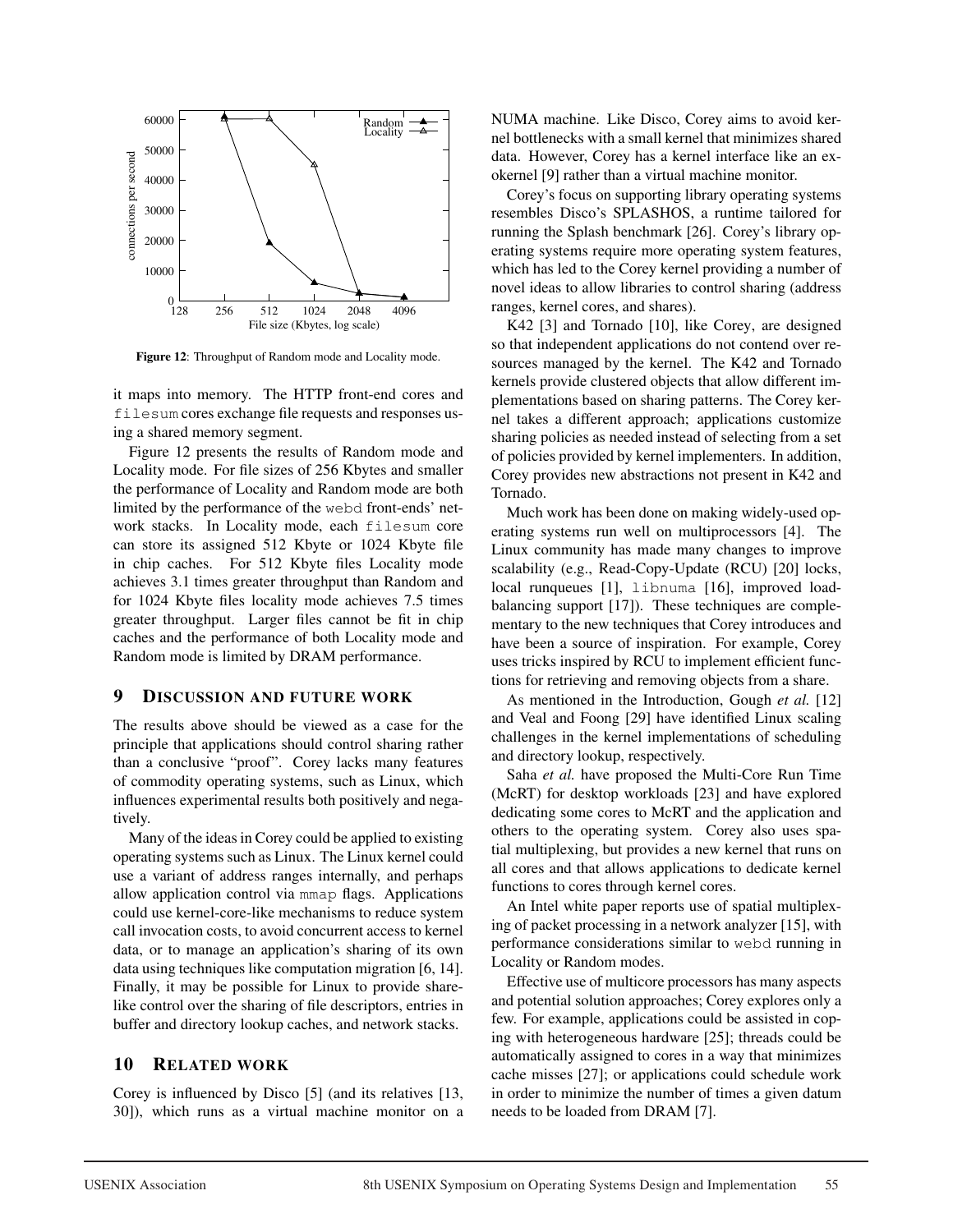## 11 CONCLUSIONS

This paper argues that, in order for applications to scale on multicore architectures, applications must control sharing. Corey is a new kernel that follows this principle. Its address range, kernel core, and share abstractions ensure that each kernel data structure is used by only one core by default, while giving applications the ability to specify when sharing of kernel data is necessary. Experiments with a MapReduce application and a synthetic Web application demonstrate that Corey's design allows these applications to avoid scalability bottlenecks in the operating system and outperform Linux on 16-core machines. We hope that the Corey ideas will help applications to scale to the larger number of cores on future processors. All Corey source code is publicly available.

#### ACKNOWLEDGMENTS

We thank Russ Cox, Austin Clements, Evan Jones, Emil Sit, Xi Wang, and our shepherd, Wolfgang Schröder-Preikschat, for their feedback. The NSF partially funded this work through award number 0834415.

## **REFERENCES**

- [1] J. Aas. Understanding the Linux 2.6.8.1 CPU scheduler, February 2005. http:// josh.trancesoftware.com/linux/.
- [2] A. Agarwal and M. Levy. Thousand-core chips: the kill rule for multicore. In *Proceedings of the 44th Annual Conference on Design Automation*, pages 750–753, 2007.
- [3] J. Appavoo, D. D. Silva, O. Krieger, M. Auslander, M. Ostrowski, B. Rosenburg, A. Waterland, R. W. Wisniewski, J. Xenidis, M. Stumm, and L. Soares. Experience distributing objects in an SMMP OS. *ACM Trans. Comput. Syst.*, 25(3):6, 2007.
- [4] R. Bryant, J. Hawkes, J. Steiner, J. Barnes, and J. Higdon. Scaling linux to the extreme. In *Proceedings of the Linux Symposium 2004*, pages 133– 148, Ottawa, Ontario, June 2004.
- [5] E. Bugnion, S. Devine, and M. Rosenblum. DISCO: running commodity operating systems on scalable multiprocessors. In *Proceedings of the 16th ACM Symposium on Operating Systems Principles*, pages 143–156, Saint-Malo, France, October 1997. ACM.
- [6] M. C. Carlisle and A. Rogers. Software caching and computation migration in Olden. In *Proceedings of the 5th ACM SIGPLAN Symposium on Principles and Practice of Parallel Programming*, 1995.
- [7] S. Chen, P. B. Gibbons, M. Kozuch, V. Liaskovitis, A. Ailamaki, G. E. Blelloch, B. Falsafi, L. Fix, N. Hardavellas, T. C. Mowry, and C. Wilkerson. Scheduling Threads for Constructive Cache Sharing on CMPs. In *Proceedings of the 19th ACM Symposium on Parallel Algorithms and Architectures*, pages 105–115. ACM, 2007.
- [8] J. Dean and S. Ghemawat. MapReduce: simplified data processing on large clusters. *Commun. ACM*, 51(1):107–113, 2008.
- [9] D. R. Engler, M. F. Kaashoek, and J. W. O'Toole. Exokernel: An operating system architecture for application-level resource management. In *Proceedings of the 15th ACM Symposium on Operating Systems Principles*, pages 251–266, Copper Mountain, CO, December 1995. ACM.
- [10] B. Gamsa, O. Krieger, J. Appavoo, and M. Stumm. Tornado: maximizing locality and concurrency in a shared memory multiprocessor operating system. In *Proceedings of the 3rd Symposium on Operating Systems Design and Implementation*, pages 87– 100, 1999.
- [11] Google Performance Tools. http:// goog-perftools.sourceforge.net/.
- [12] C. Gough, S. Siddha, and K. Chen. Kernel scalability—expanding the horizon beyond fine grain locks. In *Proceedings of the Linux Symposium 2007*, pages 153–165, Ottawa, Ontario, June 2007.
- [13] K. Govil, D. Teodosiu, Y. Huang, and M. Rosenblum. Cellular Disco: resource management using virtual clusters on shared-memory multiprocessors. In *Proceedings of the 17th ACM Symposium on Operating Systems Principles*, pages 154–169, Kiawah Island, SC, October 1999. ACM.
- [14] W. C. Hsieh, M. F. Kaashoek, and W. E. Weihl. Dynamic computation migration in dsm systems. In *Supercomputing '96: Proceedings of the 1996 ACM/IEEE conference on Supercomputing (CDROM)*, Washington, DC, USA, 1996.
- [15] Intel. Supra-linear Packet Processing Performance with Intel Multi-core Processors. ftp:// download.intel.com/technology/ advanced comm/31156601.pdf.
- [16] A. Klein. An NUMA API for Linux, August 2004. http://www.firstfloor.org/ ˜andi/numa.html.